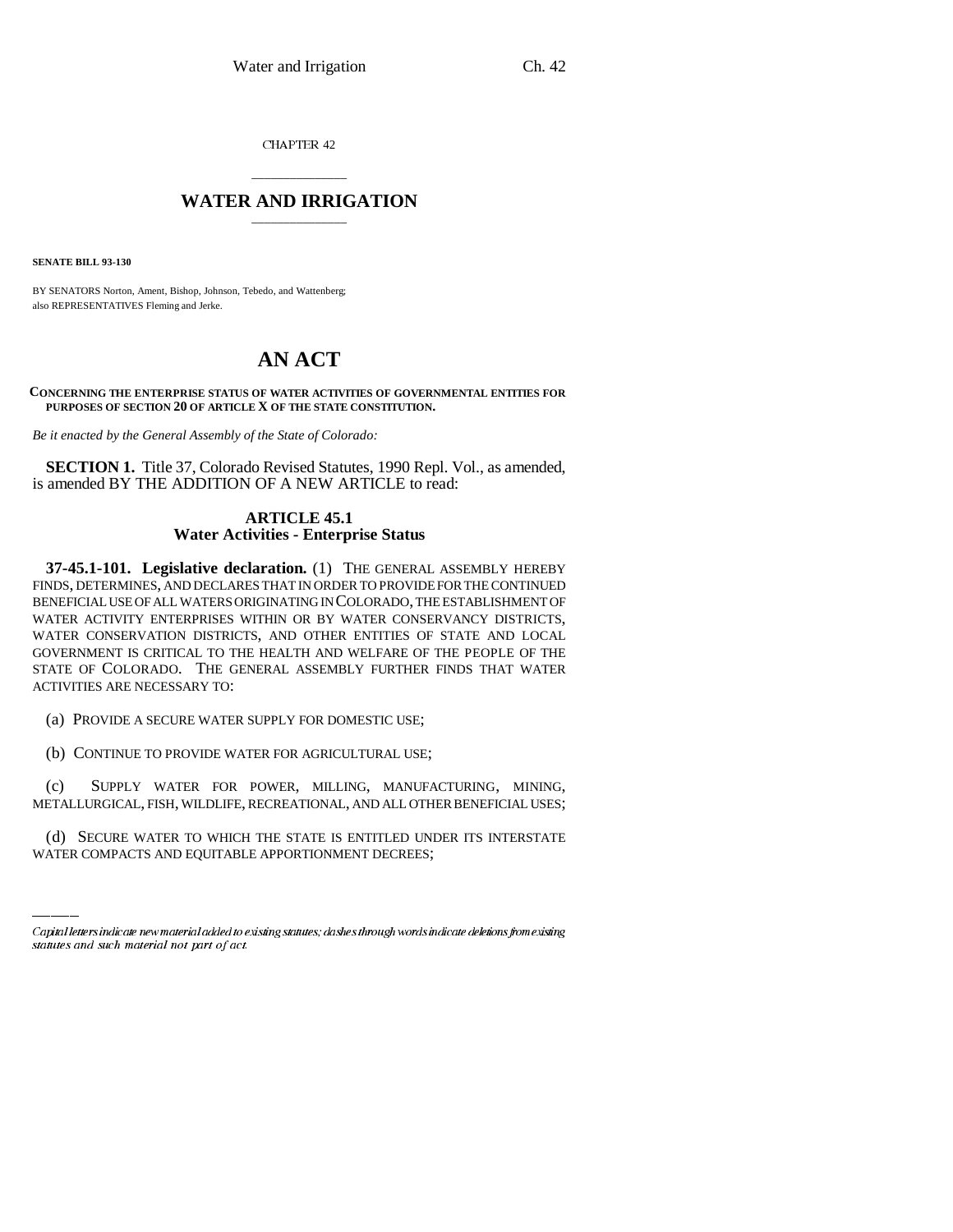(e) TREAT, RECLAIM, CONSERVE, RECHARGE, AUGMENT, EXCHANGE, OR REUSE WATER SUPPLIES WITHIN THE STATE; AND

(f) PROVIDE WHOLESALE AND RETAIL WATER SUPPLY AND WASTEWATER SERVICES.

**37-45.1-102. Definitions.** AS USED IN THIS ARTICLE, UNLESS THE CONTEXT OTHERWISE REQUIRES:

(1) "DISTRICT" MEANS ANY STATE OR LOCAL GOVERNMENTAL ENTITY WHICH HAS AUTHORITY TO CONDUCT WATER ACTIVITIES, INCLUDING A WATER CONSERVANCY DISTRICT CREATED PURSUANT TO ARTICLE 45 OF THIS TITLE, A WATER CONSERVATION DISTRICT CREATED BY ARTICLE 46, 47, OR 48 OF THIS TITLE, A WATER AND SANITATION DISTRICT OR OTHER ENTITY CREATED PURSUANT TO TITLE 32, C.R.S., AN ENTITY CREATED PURSUANT TO TITLE 29, C.R.S., OR THIS TITLE, A COUNTY, OR A MUNICIPALITY.

(2) "GRANT" MEANS A CASH PAYMENT OF PUBLIC FUNDS MADE DIRECTLY TO A WATER ACTIVITY ENTERPRISE BY THE STATE OR A LOCAL GOVERNMENTAL ENTITY OR A DISTRICT, WHICH CASH PAYMENT IS NOT REQUIRED TO BE REPAID. "GRANT" DOES NOT INCLUDE PUBLIC FUNDS PAID OR ADVANCED TO A WATER ACTIVITY ENTERPRISE BY THE STATE OR A LOCAL GOVERNMENTAL ENTITY OR DISTRICT IN EXCHANGE FOR AN AGREEMENT BY A WATER ACTIVITY ENTERPRISE TO PROVIDE SERVICES INCLUDING THE PROVISION OF WATER, THE CAPACITY OF PROJECT WORKS, MATERIALS, OR OTHER WATER ACTIVITIES, NOR DOES "GRANT" INCLUDE REFUNDS MADE IN THE CURRENT OR NEXT FISCAL YEAR, GIFTS, ANY PAYMENTS DIRECTLY OR INDIRECTLY FROM FEDERAL FUNDS OR EARNINGS ON FEDERAL FUNDS, COLLECTIONS FOR ANOTHER GOVERNMENT, PENSION CONTRIBUTIONS BY EMPLOYEES AND PENSION FUND EARNINGS, RESERVE TRANSFERS OR EXPENDITURES, DAMAGE AWARDS, OR PROPERTY SALES.

(3) "WATER ACTIVITY" INCLUDES BUT IS NOT LIMITED TO THE DIVERSION, STORAGE, CARRIAGE, DELIVERY, DISTRIBUTION, COLLECTION, TREATMENT, USE, REUSE, AUGMENTATION, EXCHANGE, OR DISCHARGE OF WATER AND INCLUDES THE PROVISION OF WHOLESALE OR RETAIL WATER OR WASTEWATER OR STORMWATER SERVICES AND THE ACQUISITION OF WATER OR WATER RIGHTS.

(4) "WATER ACTIVITY ENTERPRISE" INCLUDES ANY GOVERNMENT WATER ACTIVITY BUSINESS OWNED BY A DISTRICT, WHICH ENTERPRISE RECEIVES UNDER TEN PERCENT OF ITS ANNUAL REVENUES IN GRANTS FROM ALL COLORADO STATE AND LOCAL GOVERNMENTS COMBINED AND WHICH IS AUTHORIZED TO ISSUE ITS OWN REVENUE BONDS PURSUANT TO THIS ARTICLE OR ANY OTHER APPLICABLE LAW.

(5) "WATER PROJECT OR FACILITY" INCLUDES A DAM, STORAGE RESERVOIR, COMPENSATORY OR REPLACEMENT RESERVOIR, CANAL, CONDUIT, PIPELINE, TUNNEL, POWER PLANT, WATER OR WASTEWATER TREATMENT PLANT, AND ANY AND ALL WORKS, FACILITIES, IMPROVEMENTS, AND PROPERTY NECESSARY OR CONVENIENT FOR THE PURPOSE OF CONDUCTING A WATER ACTIVITY.

**37-45.1-103. Establishment of enterprises.** (1) ANY DISTRICT WHICH UNDER APPLICABLE PROVISIONS OF LAW HAS ITS OWN BONDING AUTHORITY MAY ESTABLISH OR MAY CONTINUE TO MAINTAIN WATER ACTIVITY ENTERPRISES FOR THE PURPOSE OF PURSUING OR CONTINUING WATER ACTIVITIES, INCLUDING WATER ACQUISITION OR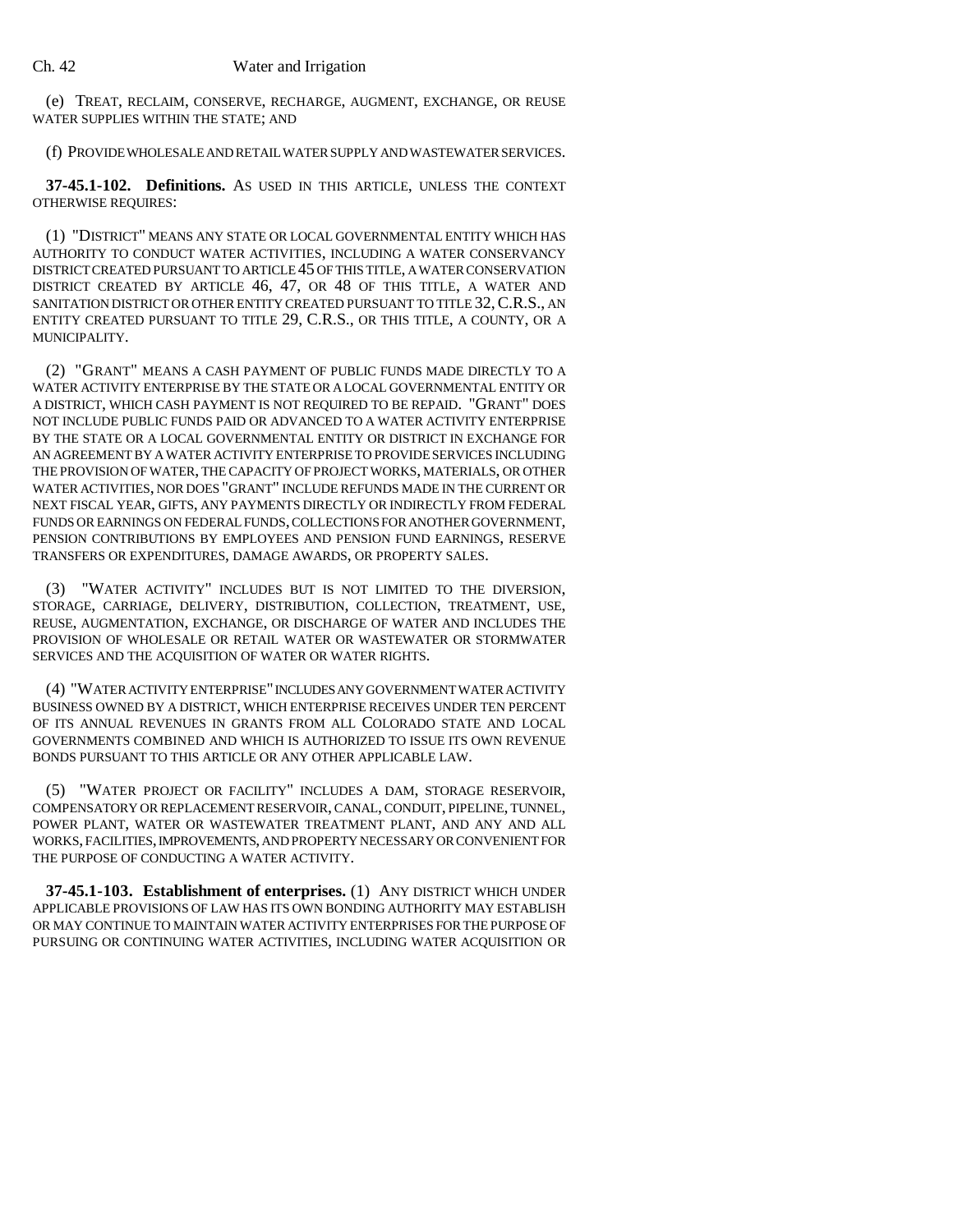WATER PROJECT OR FACILITY ACTIVITIES, INCLUDING THE CONSTRUCTION, OPERATION, REPAIR, AND REPLACEMENT OF WATER OR WASTEWATER FACILITIES. ANY WATER ACTIVITY ENTERPRISE ESTABLISHED OR MAINTAINED PURSUANT TO THIS ARTICLE IS EXCLUDED FROM THE PROVISIONS OF SECTION 20 OF ARTICLE X OF THE STATE CONSTITUTION.

(2) (a) EACH WATER ACTIVITY ENTERPRISE SHALL BE WHOLLY OWNED BY A SINGLE DISTRICT AND SHALL NOT BE COMBINED WITH ANY WATER ACTIVITY ENTERPRISE OWNED BY ANOTHER DISTRICT; HOWEVER, EACH DISTRICT MAY ESTABLISH MORE THAN ONE WATER ACTIVITY ENTERPRISE AND EACH WATER ACTIVITY ENTERPRISE MAY CONDUCT OR CONTINUE TO CONDUCT ONE OR MORE WATER ACTIVITIES AS MAY BE DETERMINED BY THE GOVERNING BODY OF THE WATER ACTIVITY ENTERPRISE.

(b) THIS SUBSECTION (2) SHALL NOT LIMIT THE AUTHORITY OF A WATER ACTIVITY ENTERPRISE TO CONTRACT WITH ANY OTHER PERSON OR ENTITY, INCLUDING OTHER DISTRICTS OR WATER ACTIVITY ENTERPRISES.

(3) THE GOVERNING BODY OF THE WATER ACTIVITY ENTERPRISE SHALL BE THE GOVERNING BODY OF THE DISTRICT WHICH OWNS THE ENTERPRISE OR SUCH GOVERNING BODY AS MAY BE PRESCRIBED BY APPLICABLE LAWS, CITY AND COUNTY, COUNTY, OR MUNICIPAL CHARTERS, COUNTY RESOLUTIONS, MUNICIPAL ORDINANCES, OR INTERGOVERNMENTAL AGREEMENTS WHICH DESIGNATE A DIFFERENT GOVERNING BODY FOR THE WATER ACTIVITY ENTERPRISE.

(4) THE GOVERNING BODY OF EACH WATER ACTIVITY ENTERPRISE MAY EXERCISE THE DISTRICT'S LEGAL AUTHORITY RELATING TO WATER ACTIVITIES, BUT NO ENTERPRISE MAY LEVY A TAX WHICH IS SUBJECT TO SECTION 20 (4) OF ARTICLE X OF THE STATE CONSTITUTION.

**37-45.1-104. Enterprise revenue bonding authority.** (1) EACH WATER ACTIVITY ENTERPRISE, THROUGH ITS GOVERNING BODY, MAY ISSUE OR REISSUE REVENUE BONDS IN ACCORDANCE WITH AND THROUGH THE PROVISIONS OF SUBSECTION (2) OF THIS SECTION.

(2) THE WATER ACTIVITY ENTERPRISE IS AUTHORIZED TO ISSUE OR REISSUE BONDS, NOTES, OR OTHER OBLIGATIONS PAYABLE FROM THE REVENUES DERIVED OR TO BE DERIVED FROM THE FUNCTION, SERVICE, BENEFITS, OR FACILITY OR THE COMBINED FUNCTIONS, SERVICES, BENEFITS, OR FACILITIES OF THE ENTERPRISE OR FROM ANY OTHER AVAILABLE FUNDS OF THE ENTERPRISE. THE TERMS, CONDITIONS, AND DETAILS OF SAID BONDS, NOTES, AND OTHER OBLIGATIONS, THE PROCEDURES RELATED THERETO, AND THE REFUNDING THEREOF SHALL BE SET FORTH IN THE RESOLUTION AUTHORIZING SAID BONDS, NOTES, OR OTHER OBLIGATIONS AND SHALL, AS NEARLY AS MAY BE PRACTICABLE, BE SUBSTANTIALLY THE SAME AS THOSE PROVIDED IN PART 4 OF ARTICLE 35 OF TITLE 31, C.R.S., RELATING TO WATER AND SEWER REVENUE BONDS; EXCEPT THAT THE PURPOSES FOR WHICH THE SAME MAY BE ISSUED SHALL NOT BE SO LIMITED AND EXCEPT THAT SAID BONDS, NOTES, AND OTHER OBLIGATIONS MAY BE SOLD AT PUBLIC OR PRIVATE SALE. EACH BOND, NOTE, OR OTHER OBLIGATION ISSUED UNDER THIS SUBSECTION (2) SHALL RECITE IN SUBSTANCE THAT SAID BOND, NOTE, OR OTHER OBLIGATION, INCLUDING THE INTEREST THEREON, IS PAYABLE FROM THE REVENUES AND OTHER AVAILABLE FUNDS OF THE WATER ACTIVITY ENTERPRISE PLEDGED FOR THE PAYMENT THEREOF. NOTWITHSTANDING ANY OTHER PROVISION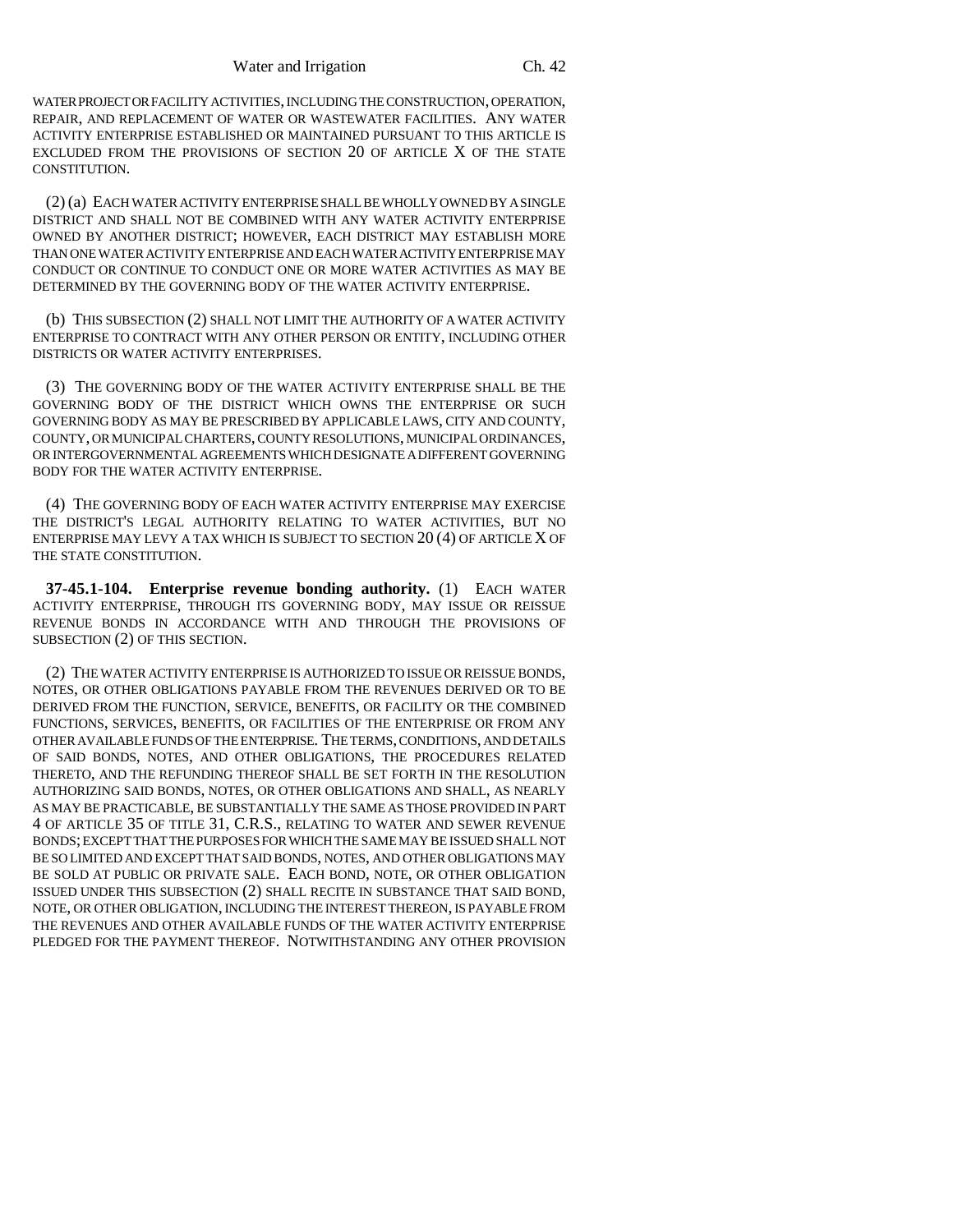#### Ch. 42 Water and Irrigation

OF LAW TO THE CONTRARY, SUCH BONDS, NOTES, AND OTHER OBLIGATIONS MAY BE ISSUED TO MATURE AT SUCH TIMES NOT BEYOND FORTY YEARS FROM THEIR RESPECTIVE ISSUE DATES, SHALL BEAR INTEREST AT SUCH RATES, AND SHALL BE SOLD AT, ABOVE, OR BELOW THE PRINCIPAL AMOUNT THEREOF, ALL AS SHALL BE DETERMINED BY THE GOVERNING BODY OF THE WATER ACTIVITY ENTERPRISE. NOTWITHSTANDING ANYTHING IN THIS SECTION TO THE CONTRARY, IN THE CASE OF SHORT-TERM NOTES OR OTHER OBLIGATIONS MATURING NOT LATER THAN ONE YEAR AFTER THE DATE OF ISSUANCE THEREOF, THE GOVERNING BODY OF THE WATER ACTIVITY ENTERPRISE MAY AUTHORIZE OFFICIALS OF THE ENTERPRISE TO FIX PRINCIPAL AMOUNTS, MATURITY DATES, INTEREST RATES, AND PURCHASE PRICES OF ANY PARTICULAR ISSUE OF SUCH SHORT-TERM NOTES OR OBLIGATIONS, SUBJECT TO SUCH LIMITATIONS AS TO MAXIMUM TERM, MAXIMUM PRINCIPAL AMOUNT OUTSTANDING, AND MAXIMUM NET EFFECTIVE INTEREST RATES AS THE GOVERNING BODY SHALL PRESCRIBE BY RESOLUTION. SUCH ACTION MAY BE TAKEN ONLY AT A PUBLIC MEETING PRECEDED BY ADEQUATE NOTICE, AND THE ACTION OF THE GOVERNING BODY OF THE WATER ACTIVITY ENTERPRISE SHALL BE PROPERLY RECORDED ON THE PERMANENT RECORDS OF THE GOVERNING BODY OF THE ENTERPRISE. THE POWERS PROVIDED IN THIS SECTION FOR WATER ACTIVITY ENTERPRISES SHALL NOT MODIFY, LIMIT, OR AFFECT THE POWERS CONFERRED BY ANY OTHER LAW EITHER DIRECTLY OR INDIRECTLY.

**37-45.1-105. Article X, section 20 matters.** (1) CONTRACTS PERTAINING TO A WATER PROJECT, FACILITY, OR ACTIVITY ENTERED INTO PRIOR TO NOVEMBER 4,1992, AND BONDED INDEBTEDNESS INCURRED PRIOR TO NOVEMBER 4, 1992, OR REFUNDING OF SUCH BONDED INDEBTEDNESS, WHICH INVOLVE A LEVY OR ASSESSMENT OR A PLEDGE OF A LEVY OR ASSESSMENT UNDER ANY PROVISION OF LAW GOVERNING THE DISTRICT TO PROVIDE REVENUES TO THE DISTRICT OR COVER DEFAULT OR DEFICIENCIES IN BONDED INDEBTEDNESS PAYMENTS ARE NOT AFFECTED OR IMPAIRED BY THE PASSAGE OF SECTION 20 OF ARTICLE X OF THE STATE CONSTITUTION.

(2) LANDS WHICH ARE INCLUDED IN A DISTRICT WITH AUTHORITY TO CONDUCT A WATER ACTIVITY SHALL BE SUBJECT TO THE SAME MILL LEVIES AND OTHER TAXES LEVIED OR TO BE LEVIED ON OTHER SIMILARLY SITUATED LANDS AT THE TIME SUCH ADDITIONAL LANDS ARE INCLUDED. SUCH NEWLY INCLUDED LANDS ARE ADDITIONS TO TAXABLE REAL PROPERTY, AND APPLICATION OF SUCH LEVIES AND OTHER TAXES TO SUCH NEWLY INCLUDED LANDS IS NOT SUBJECT TO THE LIMITATIONS OF SECTION 20 (4) OF ARTICLE X OF THE STATE CONSTITUTION. THIS SUBSECTION (2) IS INTENDED TO PLACE NEWLY INCLUDED LANDS AND SIMILARLY SITUATED EXISTING LANDS WITHIN A DISTRICT ON AN EQUAL BASIS.

(3) WATER PROJECT LOAN AGREEMENTS SUBJECT TO REPAYMENT OR CONTRACTS FOR SERVICES INCLUDING THE PROVISION OF WATER, CAPACITY OF PROJECT WORKS, MATERIALS, OR OTHER WATER ACTIVITIES, WHICH INVOLVE THE PAYMENT OF FUNDS FOR SUCH SERVICES TO A DISTRICT OR ITS WATER ACTIVITY ENTERPRISE BY A STATE OR LOCAL GOVERNMENTAL ENTITY OR BY ANOTHER DISTRICT OR WATER ACTIVITY ENTERPRISE, SHALL NOT BE CONSIDERED "GRANTS" WITHIN THE MEANING OF SECTION 20 (2) (d) OF ARTICLE X OF THE STATE CONSTITUTION. NOTWITHSTANDING THE PROVISIONS OF SECTION 6 (3) OF ARTICLE XI OF THE STATE CONSTITUTION, WHERE SUCH AGREEMENT OR CONTRACT SHALL IN WHOLE OR IN PART CONSTITUTE A GENERAL OBLIGATION OF SUCH LOCAL GOVERNMENTAL ENTITY OR DISTRICT, AND WHERE SUCH AGREEMENT OR CONTRACT PROVIDES THAT SUCH LOCAL GOVERNMENTAL ENTITY OR